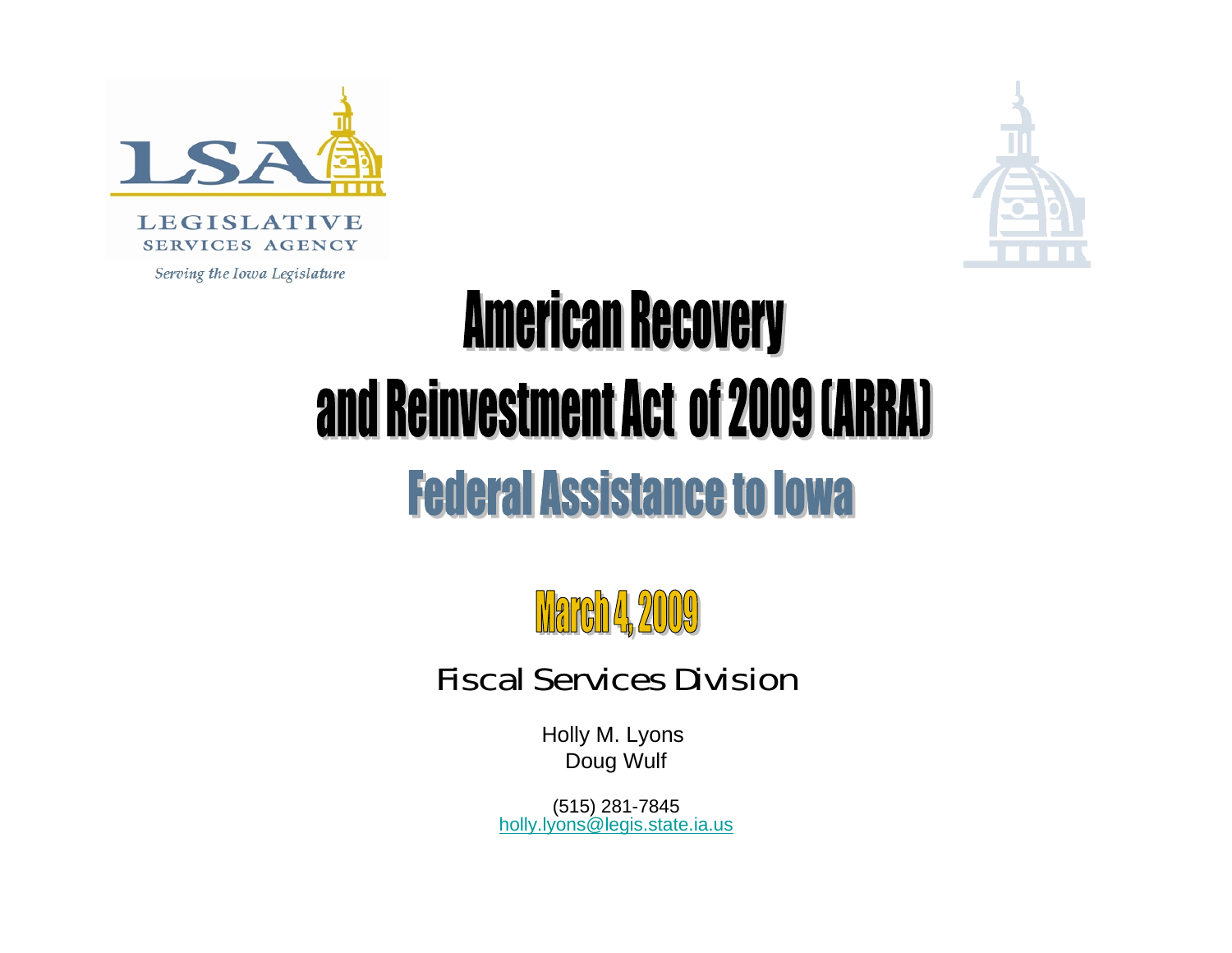# American Recovery and Reinvestment Act

- General Overview
- $\bullet$ Impact on Iowa – Key points, caveats, general provisions
- $\bullet$ Summary List of Allocations to Iowa
- $\bullet$  Detailed explanation of allocations:
	- Purpose
	- **Description**
	- Conditions on the Money
	- How Distributed
	- How Much
	- Need to be Appropriated
	- Issues/Comment/Legislative Decision Points

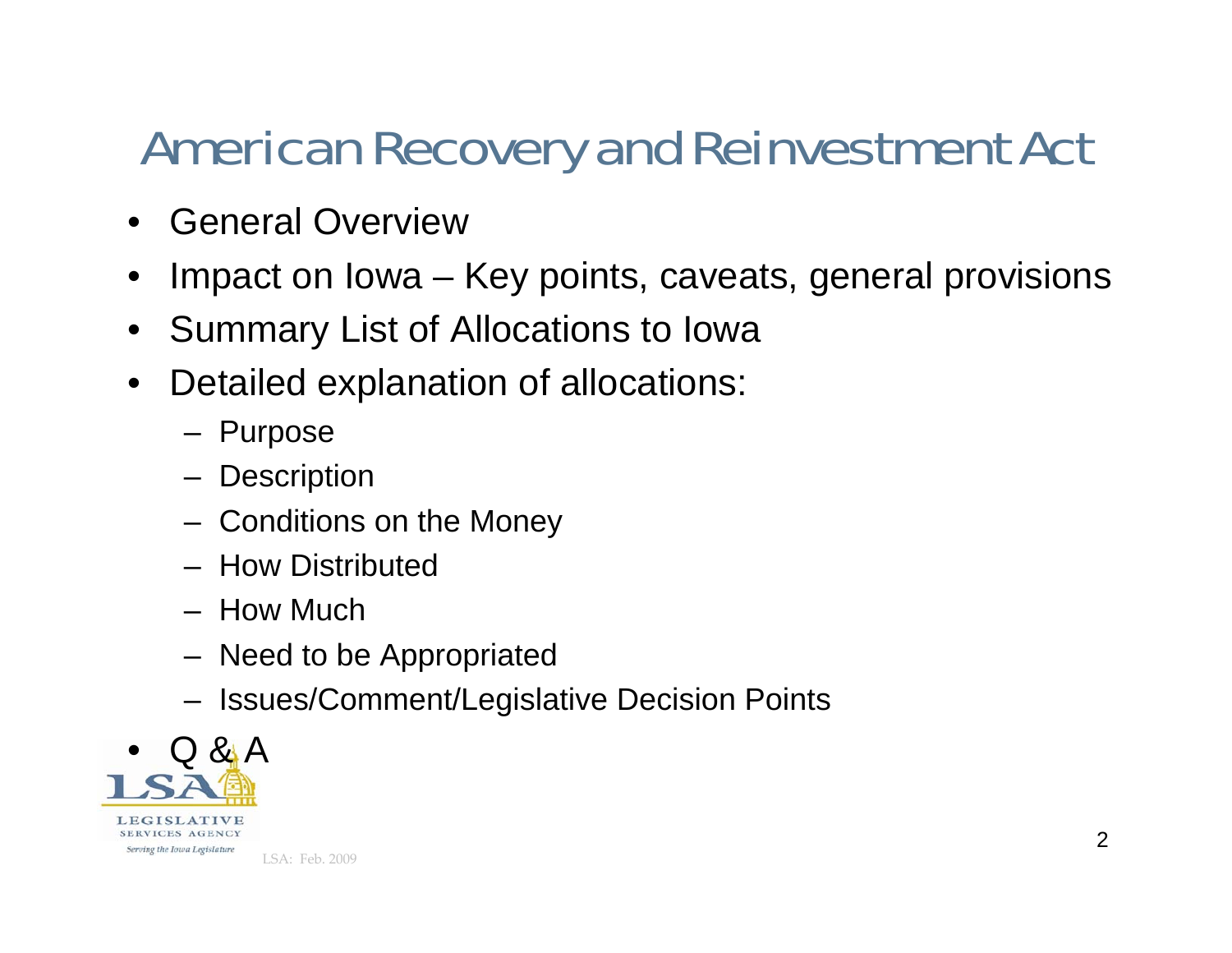#### American Recovery and Reinvestment Act Overall Federal Budget Impact

|                                | National \$ |
|--------------------------------|-------------|
|                                | in billions |
| • Discretionary Spending       | \$308       |
| • Entitlement Spending Changes | 198         |
| • Tax Reductions*              | 281         |
| Total                          | \$787       |

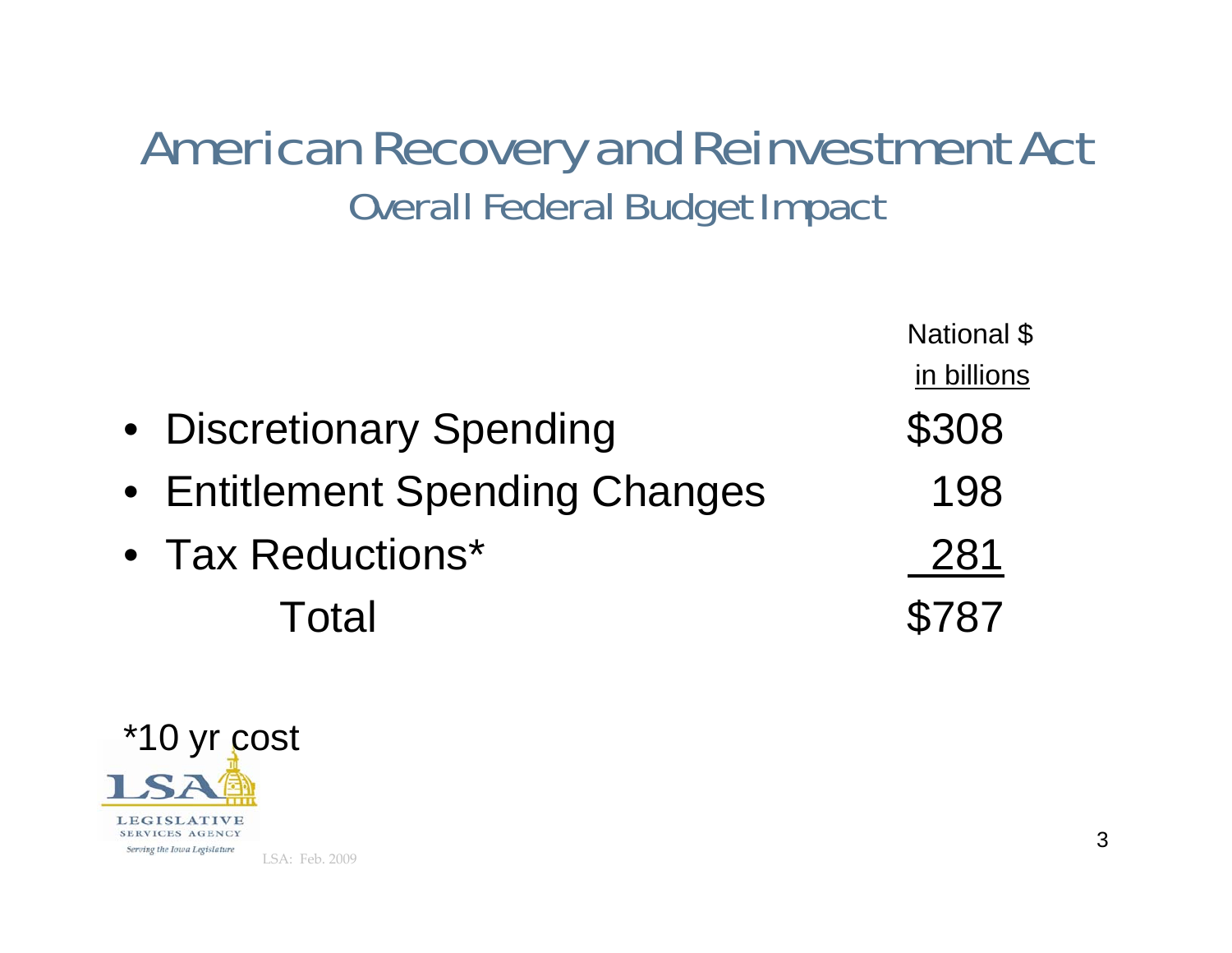# Impact of the ARRA on IOWA

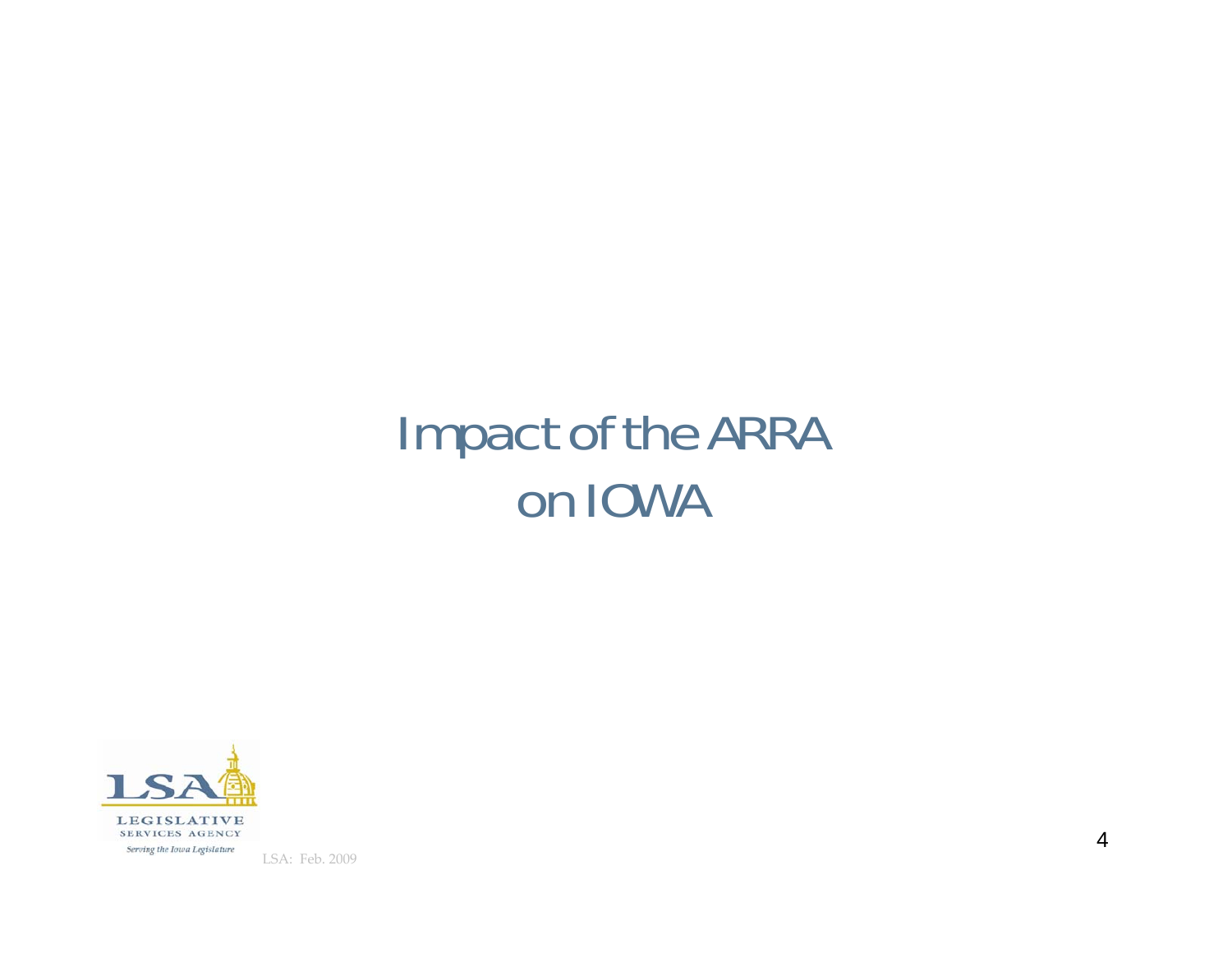# Key Points

- Majority of funding is distributed through existing federal funding formulas and to existing federal programs.
- It is, in essence, a one-time infusion of funding to existing operating programs.
- Funding is available for 2 years beginning immediately and through September 2010.
- Not designed as permanent assistance.
- Comes with conditions such as maintenance of effort and non-supplanting requirements.
- Iowa's share is \$2.1 billion (current estimate).

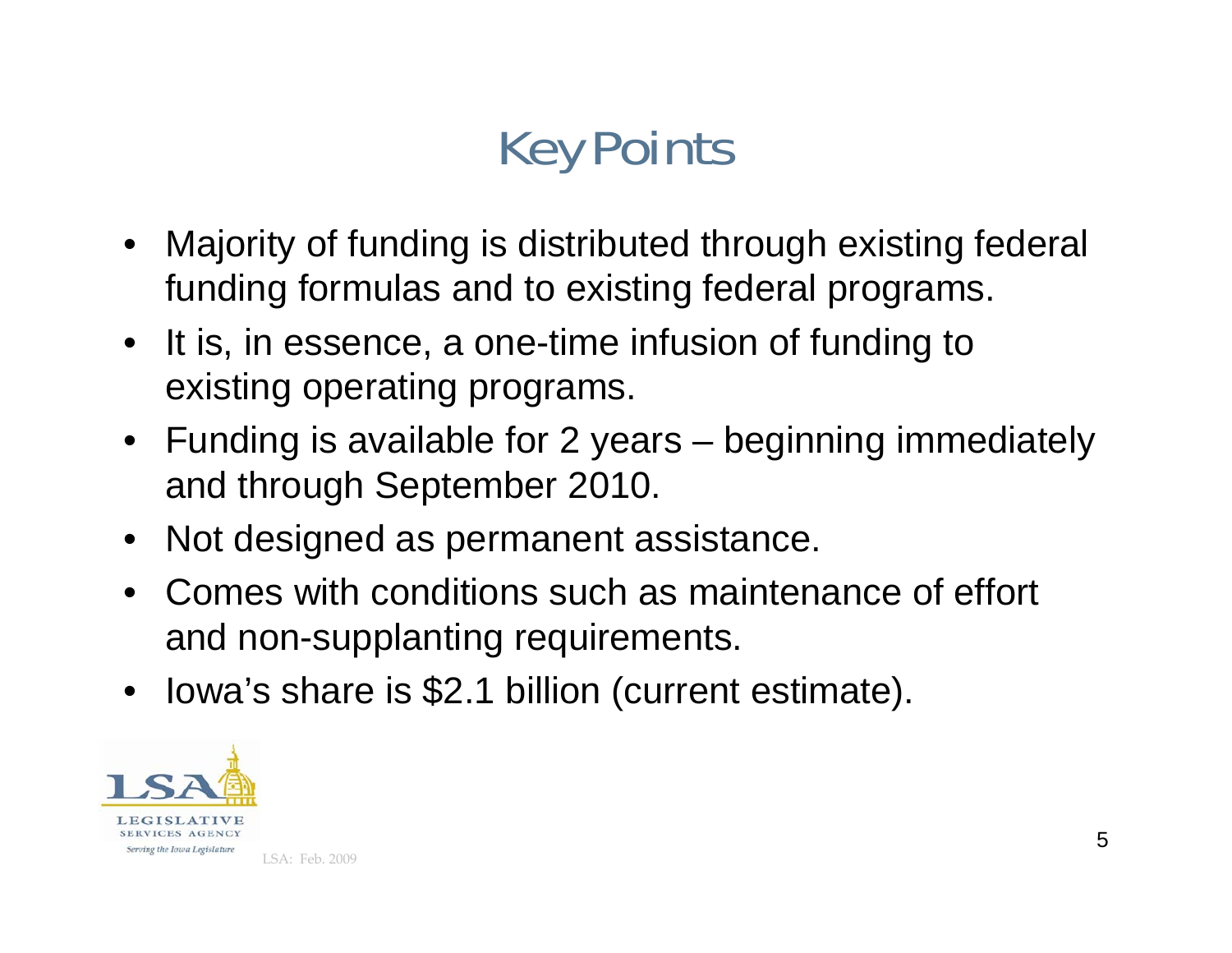# **Caveats**

- Estimates are preliminary and subject to change.
- LSA used Federal Funds Information for the States (FFIS) – state by state estimates are still in flux
- LSA also used other sources such as NCSL, NGA, www.recovery.gov, NALFO (National Association of Legislative Fiscal Officers), CSG, state agencies, congressional offices, etc.
- Potential federal agency clarification of legislation could further revise the estimates. Iowa may not be eligible for all funds listed by FFIS and other sources
- Many programs have specific eligibility periods and must be analyzed on a program by program basis.

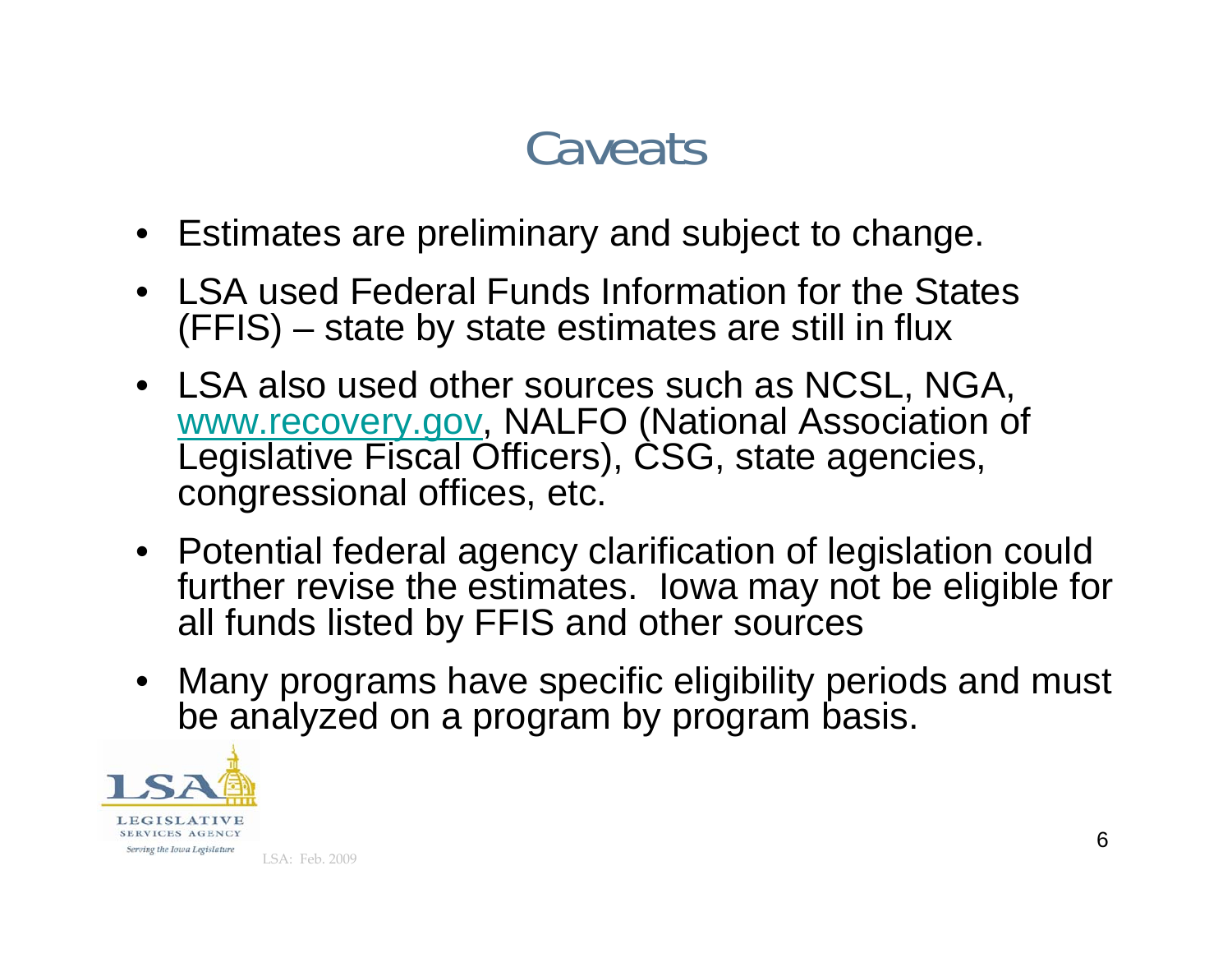# Two Primary Initiatives Provide Direct State Fiscal Relief

- Reduced state share of Medicaid cost known as the Medicaid FMAP increase
- Fiscal Stabilization funding
	- State incentive grants, a competitive process governed by the Sec. of Education
	- – Education Fund – must be used for K-12 and postsecondary education (includes community colleges)
	- – Flex Fund (can be used for public property and other government services).

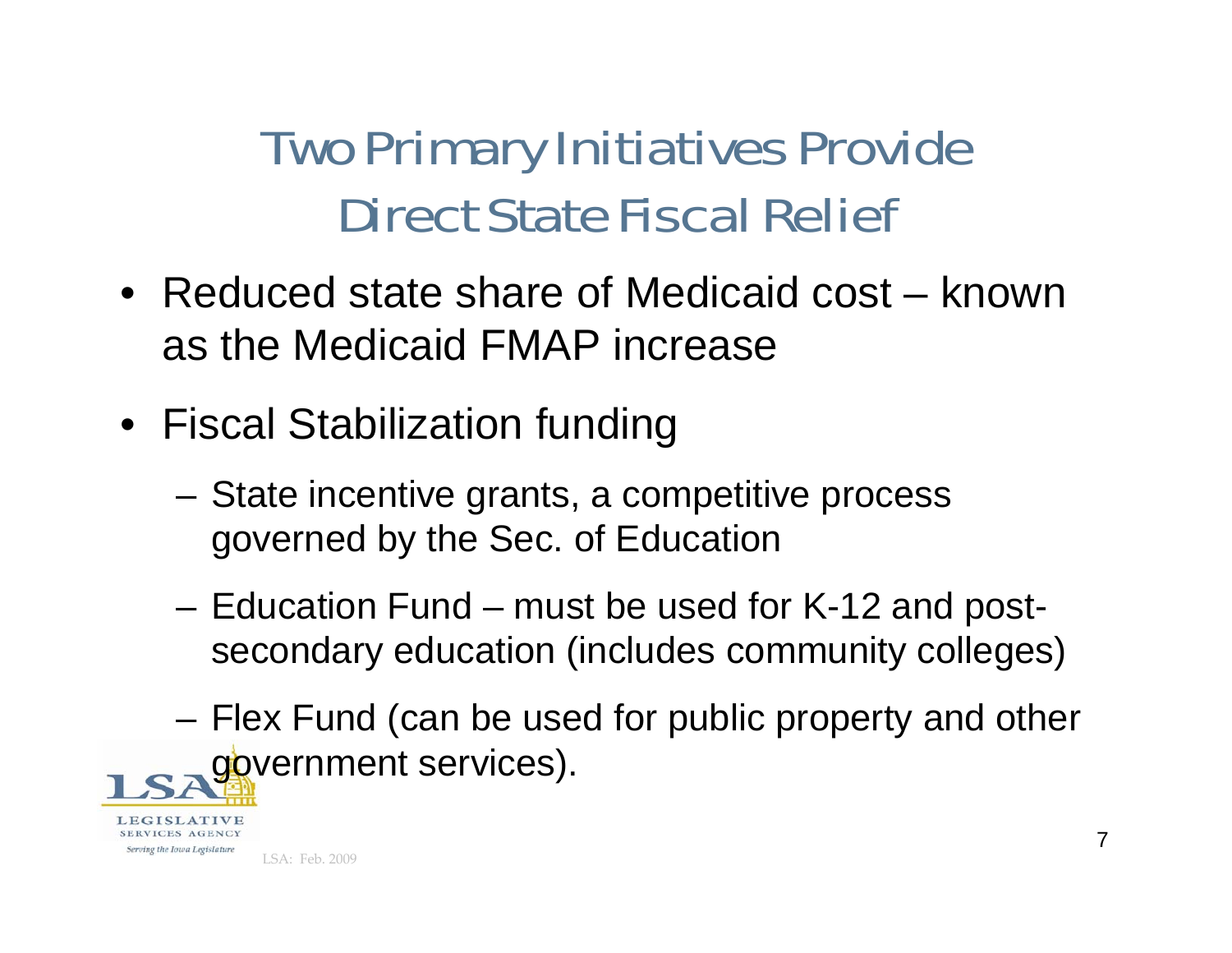# General Provisions of the ARRA

- Infrastructure preference must be given to projects that can be started and completed expeditiously (shovel ready). 50% or more of the funds are for projects started not later than 120 days after Feb. 17.
- No funds can be used for casinos, gambling establishments, aquariums, zoos, golf courses, or swimming pools.
- Infrastructure projects of public building or public works must use U.S. produced iron, steel, and manufactured goods. Some exceptions *if* permitted by federal agency.
- Laborers and mechanics employed by contractors and subs on projects must be paid prevailing wage (Davis-Bacon Act)

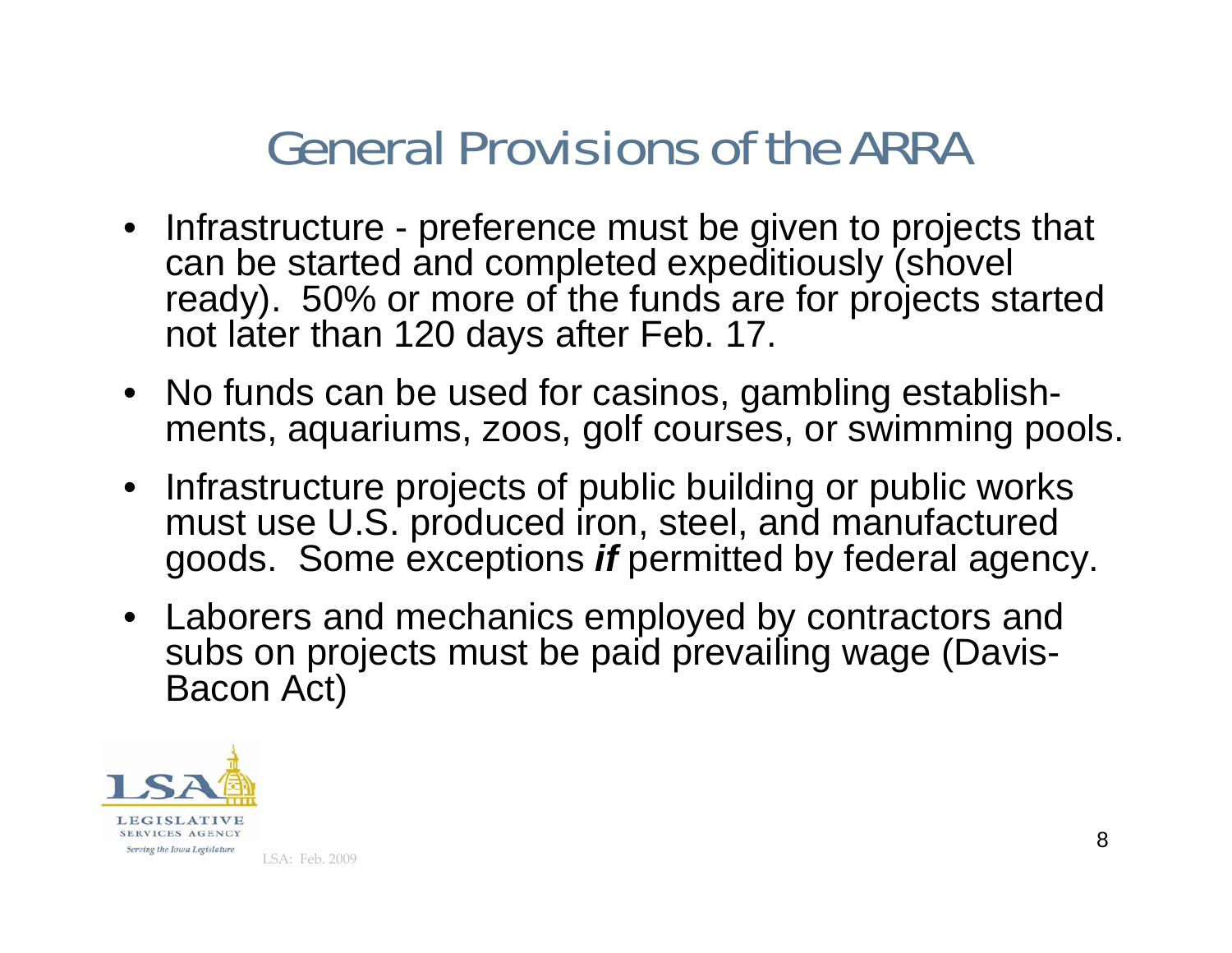# General Provisions of the ARRA

- Funds must be devoted to ensuring that applicable environmental reviews required by the Natl Environmental Policy Act (NEPA) are completed expeditiously.
- Unlawful to hire non-immigrants unless the recipient is in compliance with the requirements for an H-1B dependent employer.
- Governors must certify within 45 days of enactment their intention to request and use funds in ARRA. State Legislature may certify the state's intention to use any funds not accepted for use by the Governor.

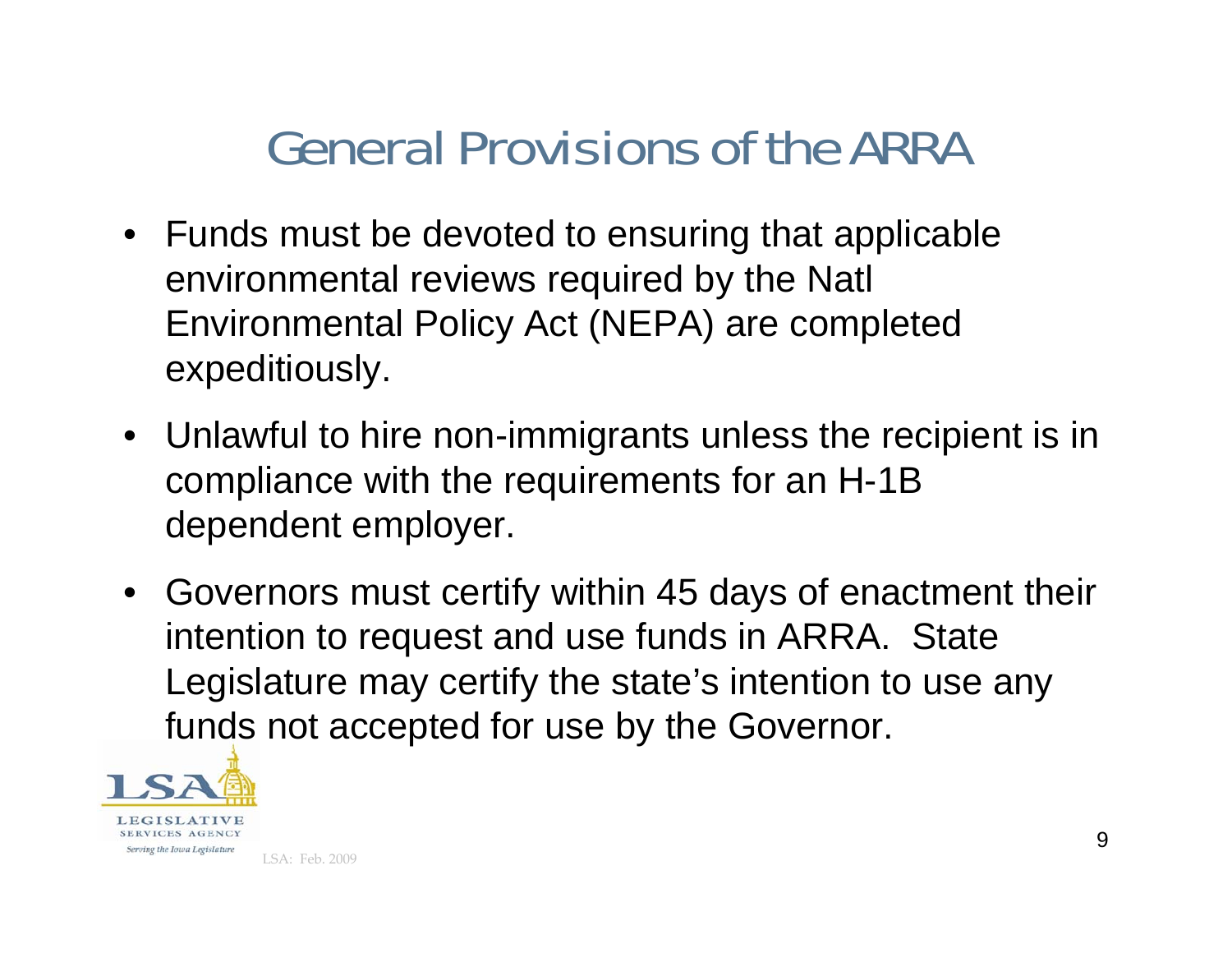# Employment Provisions

- Extends the period for which individuals can be eligible for extended unemployment benefits from March 31, 2009 to December 31, 2009. States can receive funds to cover the extended benefits and the administrative costs.
- Provides an additional, federally funded \$25 weekly unemployment benefit available to all individuals receiving unemployment.

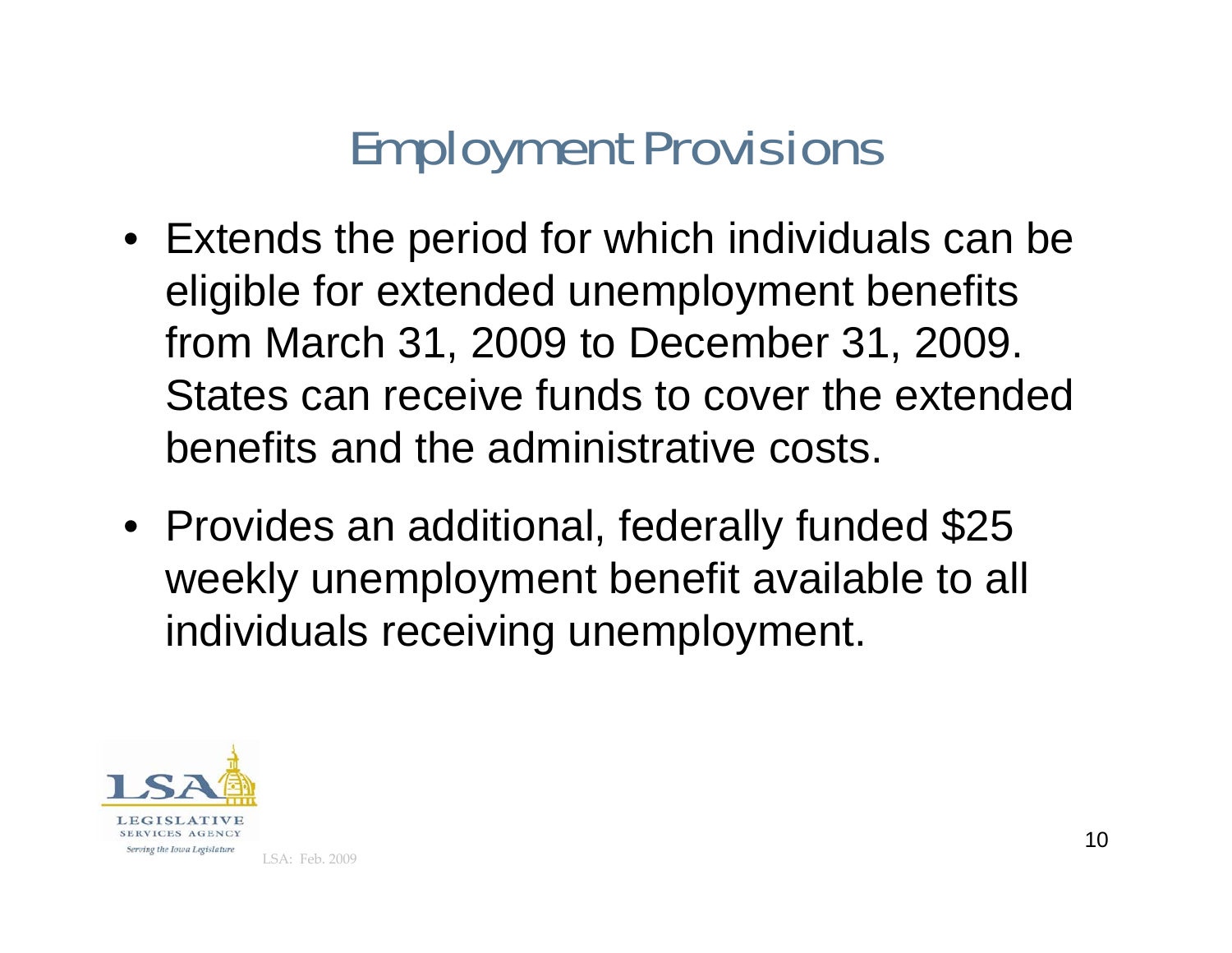# Tax Provisions - Individual

- $\bullet$  Making Work Pay Credit – Maximum credit of \$400/single filers and \$800/joint filers. Received through reduced withholding for the rest of 2009.
- $\bullet$  Earned Income Tax Credit – Increases maximum from \$5,028 to \$5,656 for families of three or more.
- • Child Care Tax Credit – Lowers the earnings threshold from \$12,550 to \$3,000 for FY 2009 and FY 2010
- $\bullet$  American Opportunity Tax Credit – Increases the maximum allowable credit for education expenses
- $\bullet$  Section 529 Qualified Tuition Programs – Permits monies to be withdrawn for computer technology and equipment purchases by college students
- $\bullet$  Homebuyer Credit – Extends the current maximum credit to \$8,000 for first time buyers
- • Unemployment comp exemption – Exempts first \$2,400 of benefits from calculation of income.
- $\bullet$  Sales Tax Deduction Vehicle Purchases – Provides all taxpayers with a deduction for State and local sales and excise taxes paid on the purchase of new cars, light truck, recreational vehicles, and motorcycles through 2009.
- $\bullet$ AMT  $\pm$  Increases the exemption amounts. One year "fix".

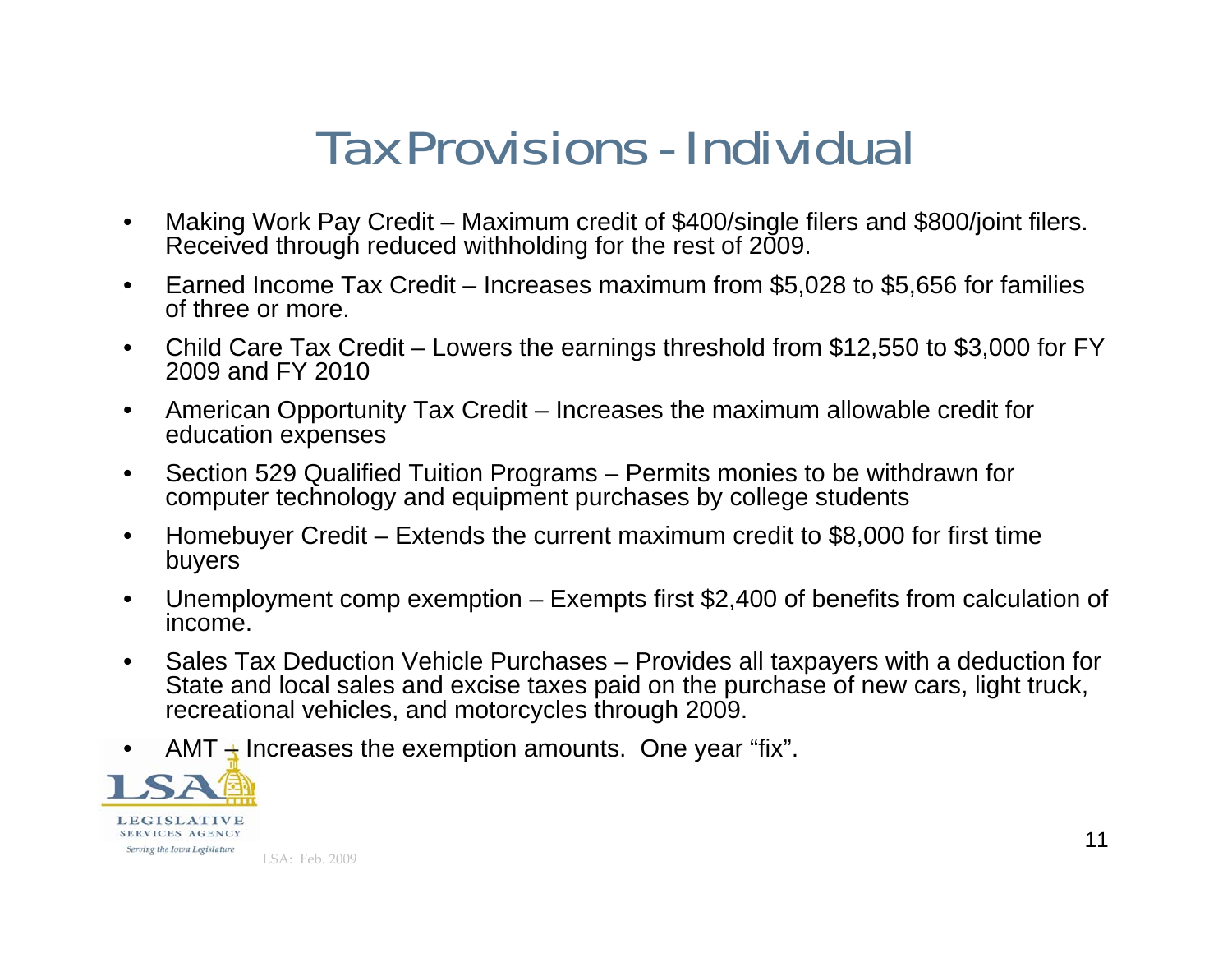#### Tax Provisions - Business

- $\bullet$  Extension on Bonus Depreciation – The ARRA extends the temporary benefit to 2009 of the provision Congress passed last year which allows businesses to recover the costs of capital expenditures made in 2008 faster than the ordinary depreciation schedule would allow by permitting businesses to write-off 50 percent of the cost of depreciable property.
- $\bullet$  5-Year Carryback of Net Operating Losses for Small Businesses - Extends years for small businesses with gross receipts of \$15 million or less.
- $\bullet$  Small Business Capital Relief - This provision allows a 75 percent exclusion for individuals on the gain from the sale of certain small business stock held for more than five years. This change is only for stock issued after the date of enactment of H.R. 1 and before January 1, 2011.
- $\bullet$  Incentives to Hire Unemployed Veterans and Disconnected Youth - ARRA creates two new targeted groups of prospective employees: (1) unemployed veterans and (2) disconnected youth.

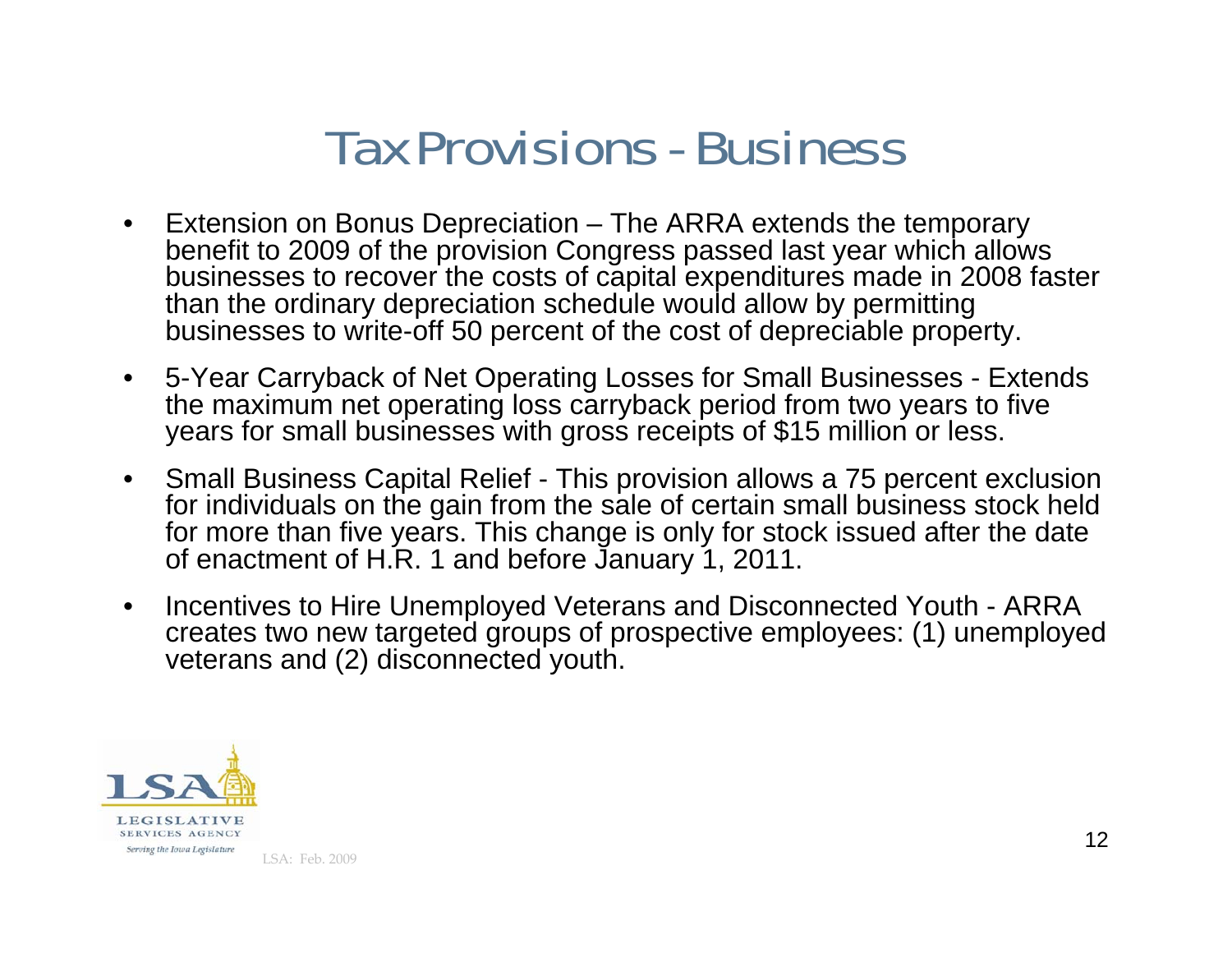# Legislative Appropriations Authority

- NCSL & others raise the question of who within states have authority over appropriations and policymaking for the programs funded.
- Most funds in the ARRA are for existing programs.
- Nothing in the ARRA otherwise precludes, overrides or preempts state constitutions, statutes, practices, customs, or court rulings regarding the appropriation of federal dollars, anticipated, or unanticipated (*NCSL*).

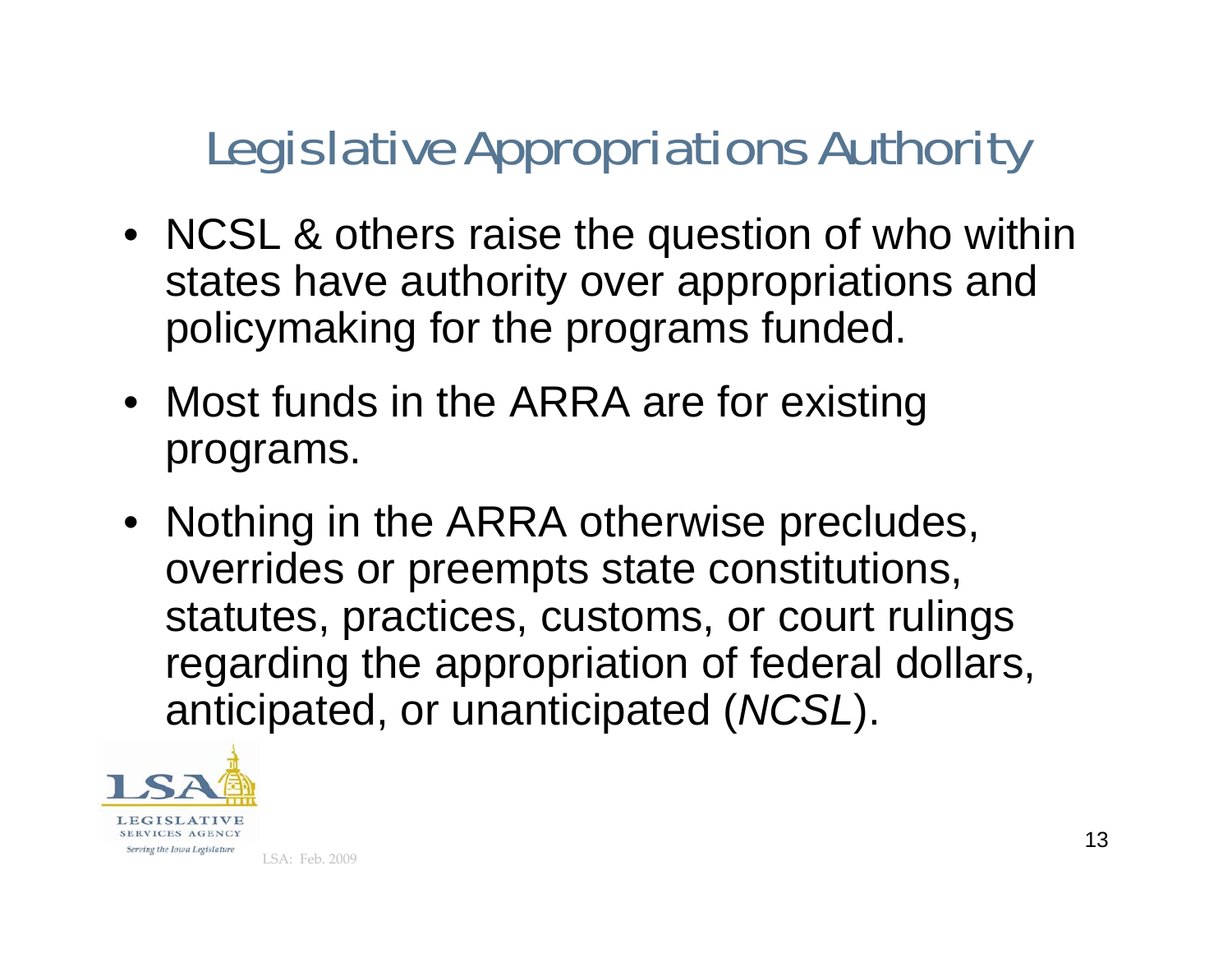#### 5 kinds of ARRA Funded Programs and Implications for Legislators

- 1. Current programs with no state match (i.e. funding for highways and bridges)
- 2. Current programs with a state match. This places the legislature in the position of deciding whether to accept any, some, or all federal funds, since they appropriate the state funds for the match. (e.g. Drinking Water SRF)
- 3. Current programs with Brown Amendment Language such as Child Care. The Brown Amendment was included in the 1996 welfare reform law and requires that these funds be appropriated by the state legislature.

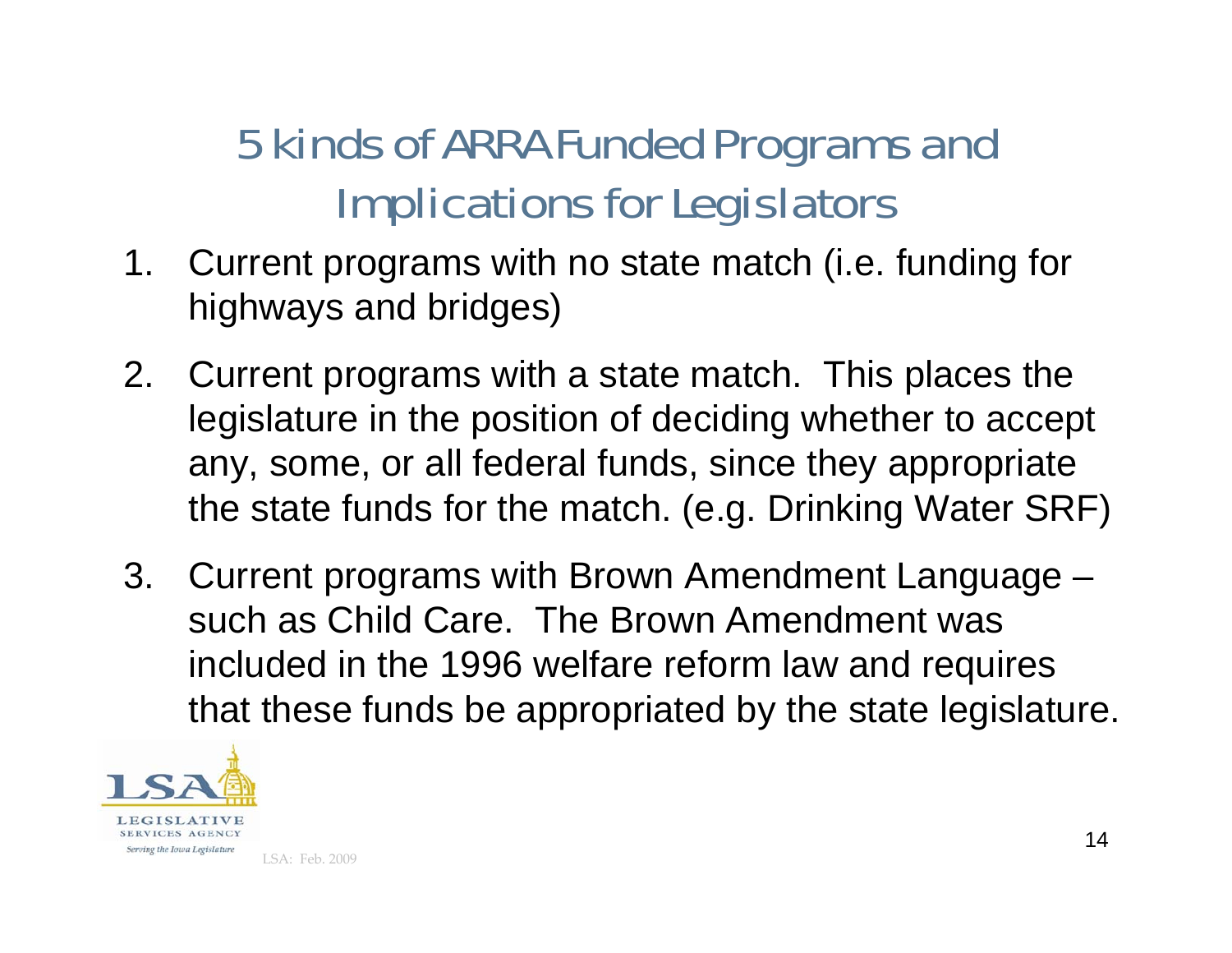#### 5 kinds of ARRA Funded Programs and Implications for Legislators

- 4. Competitive Grants in general, the Executive Branch applies for competitive grants offered to states, but in many cases the legislature may authorize or support the application. There is funding for both new and additional competitive grants in ARRA. (e.g. high speed rail).
- 5. New programs likely to require agency guidance and regulatory procedures that may or may not exist. May or may not require a state match. (e.g. new school nutrition equipment grant)
- *Note: The Act is silent on this but it is assumed by NCSL that if the Governor includes stabilization funds in his/her budget, the legislative appropriations process applies.*



SERVICES AGENCY Serving the Iowa Legislature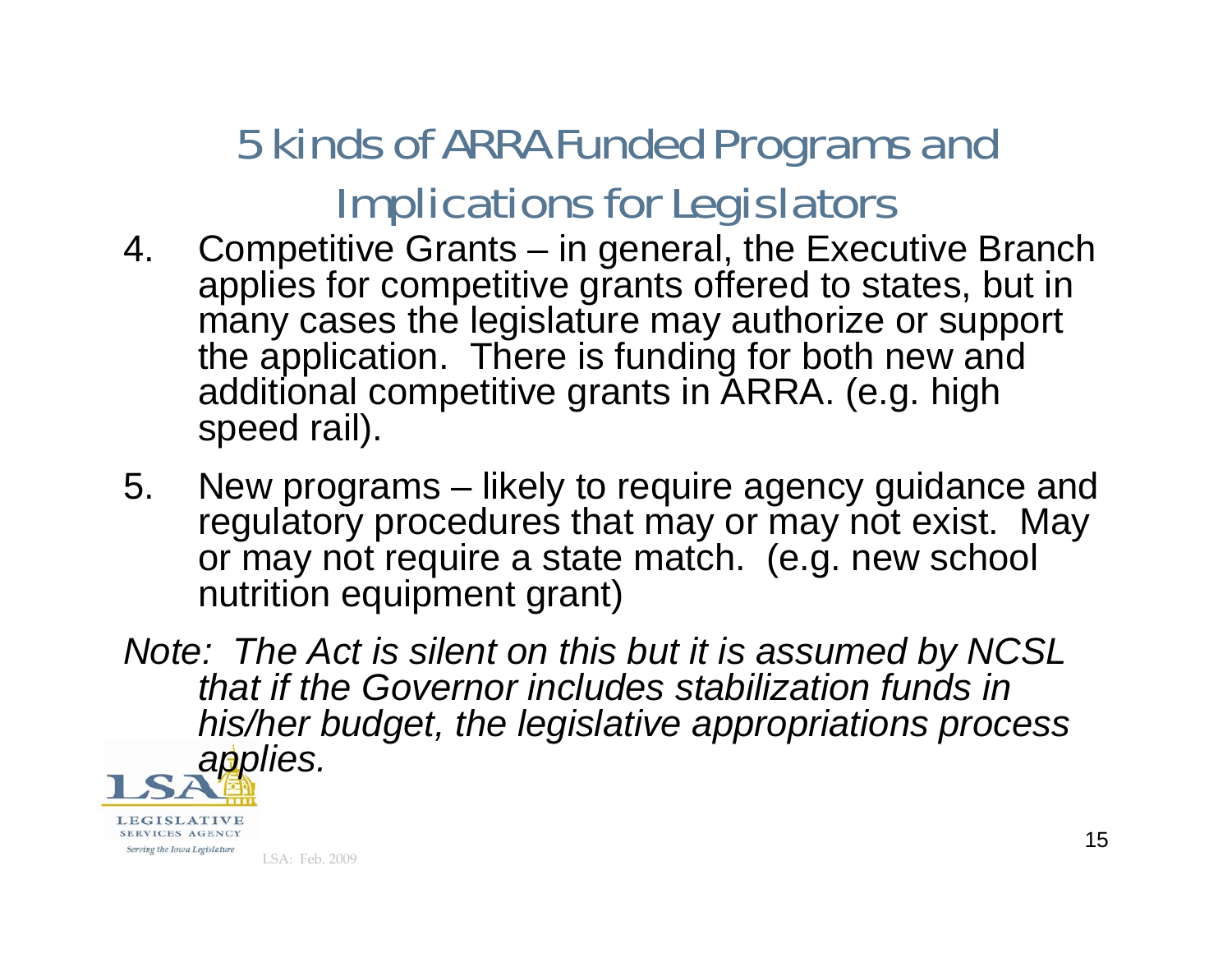#### Many Accountability & Transparency Provisions

- 1. Governor must certify that each infrastructure project has been properly vetted, including a description of investment, estimated total cost, amount of ARRA funds used, and project must be posted on a website and linked to the www.recovery.gov website.
- 2. GAO must review and report on the use of funds under ARRA by selected states and localities on a bimonthly basis. Reports published on a website established by RATB (see below)
- 3. Reporting requirements many
	- All agency recipients must report within 180 days of enactment and quarterly thereafter to federal agencies.
	- The ARRA established the Recovery Accountability and Transparency Board (RATB) and the Recovery Independent Advisory Panels. Whistleblower protection for state and local, but not federal employees who report fraud, waste, or corruption affecting funds.

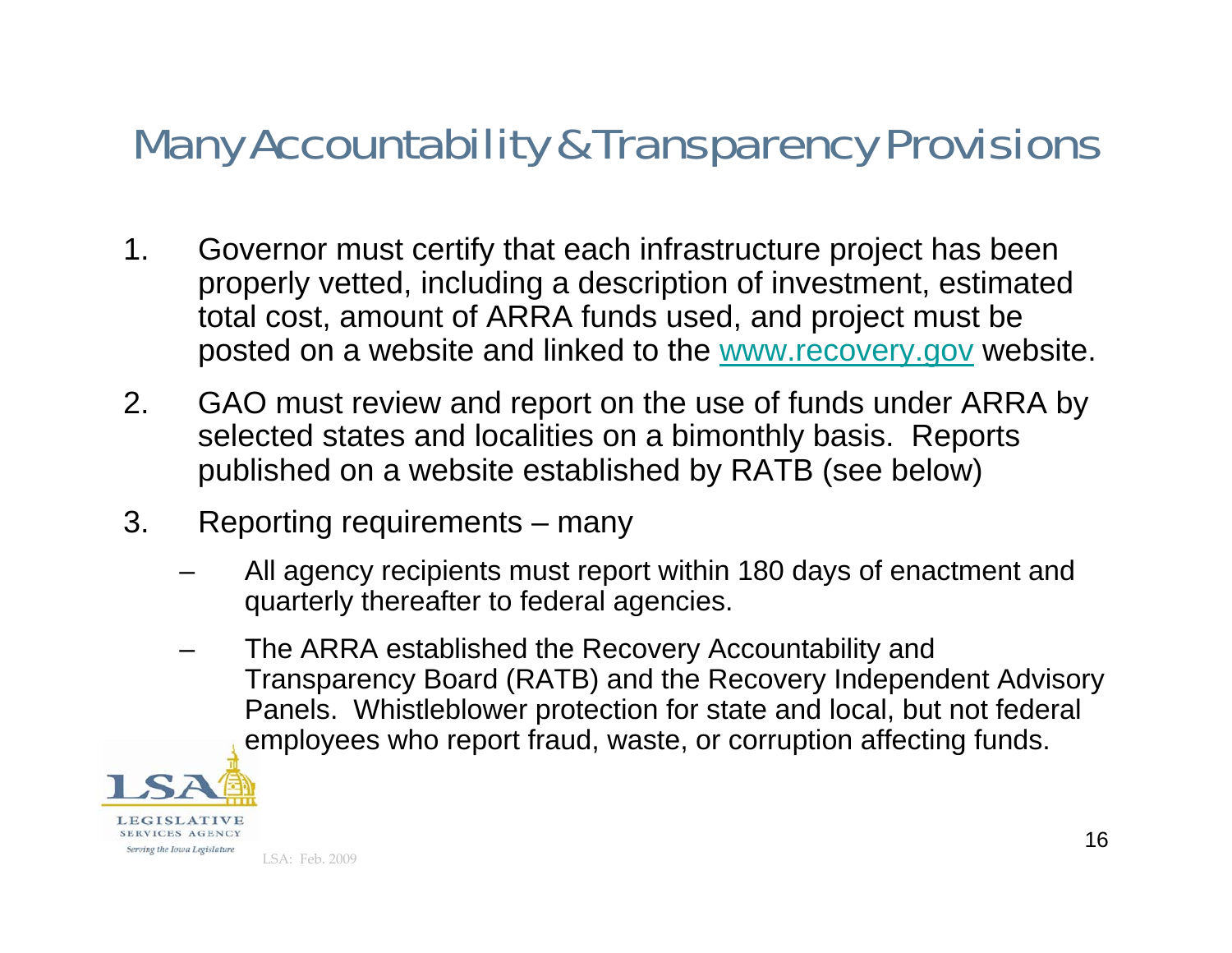#### **Oversight**

- • Several Governor's have issued Executive Orders establishing processes to receive and direct funds:
	- –Boards or Councils (ID, MO, CO), Task Forces (CA)
	- –Recovery Offices (WI, NH, VT, NC, RI) – some temporary, some permanent
- • Oversight Processes:
	- – The Governor of Maine issued an Executive Order stating that each dollar of stimulus funding received by State Government must be required to be allotted by financial order, and each receiving agency must report to its legislative oversight committee. The order also had strict dates by which agencies must indicate their plan to receive and spend stimulus funds.
	- – Montana plans to appropriate all federal stimulus dollars in one bill for oversight purposes.
	- – Idaho is in the process of spending two weeks of morning long hearings receiving information from staff and agencies on stimulus funds.
	- – Colorado has established an Accountability and Oversight Board with Executive Branch, Legislative, and public members.
		- Executive Branch websites launched in AL, AR, IL, KS, MD, MA, MI.



–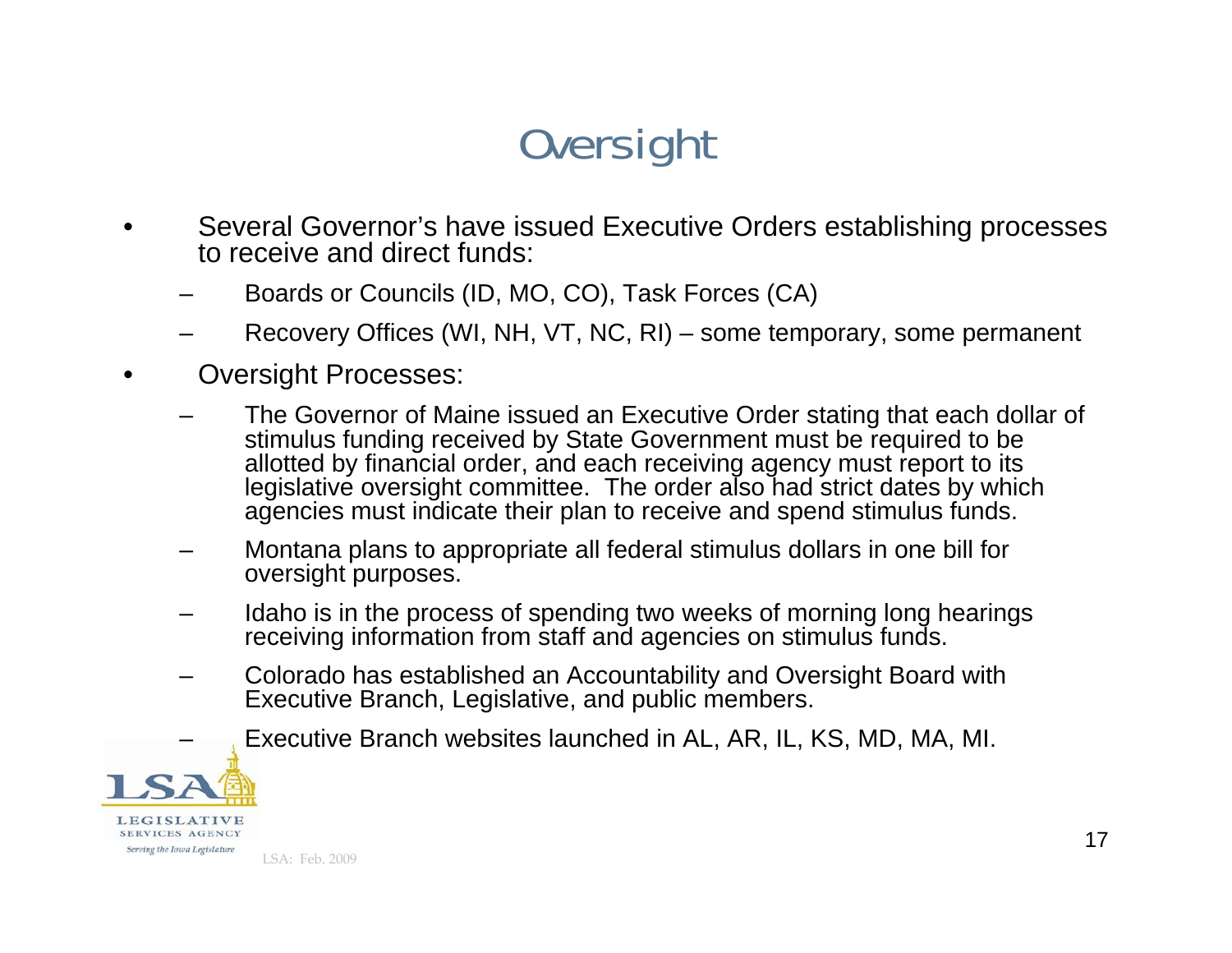#### What's next in Iowa?

- • Governor Culver has appointed a 21-member working group comprised of the directors or designees from those departments that either receive federal recovery funds or cover the areas in which federal recovery funds or program benefits will be available.
- $\bullet$  The Governor has also appointed a 5-person (Roeder, Klaassen, Murphy, Oshlo, and McMahon) coordinating committee. The working group members are identifying which funds will be distributed by formula, such as most of the road and highway funds and the Medicaid funds, and which funds will be awarded by competitive bid and are working with their federal counterparts to thoroughly understand departmental requirements for these funds and when deadlines must be met.
- • Department have been instructed to be very aggressive in identifying opportunities in Iowa for the competitive grants that are available under this program.
- $\bullet$  The Governor will be deciding how the recovery funds that affect the General Fund, such as Medicaid and stabilization funds, are to be allocated after the March 20th REC meeting.

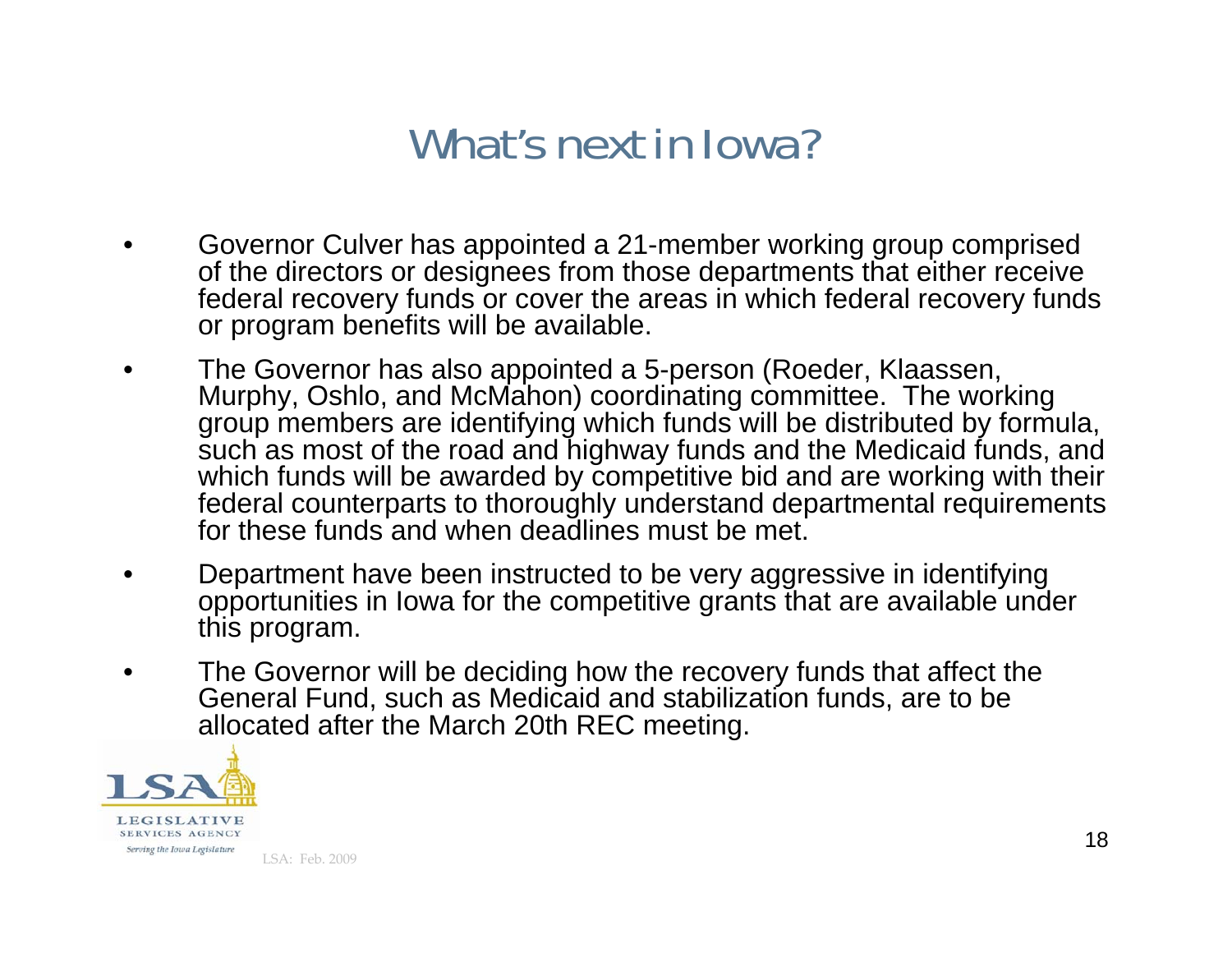#### Federal Timeline

- •Feb 17 – H.R. 1 (ARRA) signed into law
- • Feb 19 – Federal Agencies to begin reporting their formula block grant awards
- •March 3 – Federal Agencies to begin reporting use of funds
- • May 3 -- Federal Agencies to make performance plans publicly available and to begin reporting on their allocation for entitlement programs
- •May 15 -- Detailed agency financial reports to become available
- • May 20 -- Federal Agencies to begin reporting their competitive grants and contracts
- • July 15 – Recipients of Federal funding to begin reporting on their use of funds (120 days)